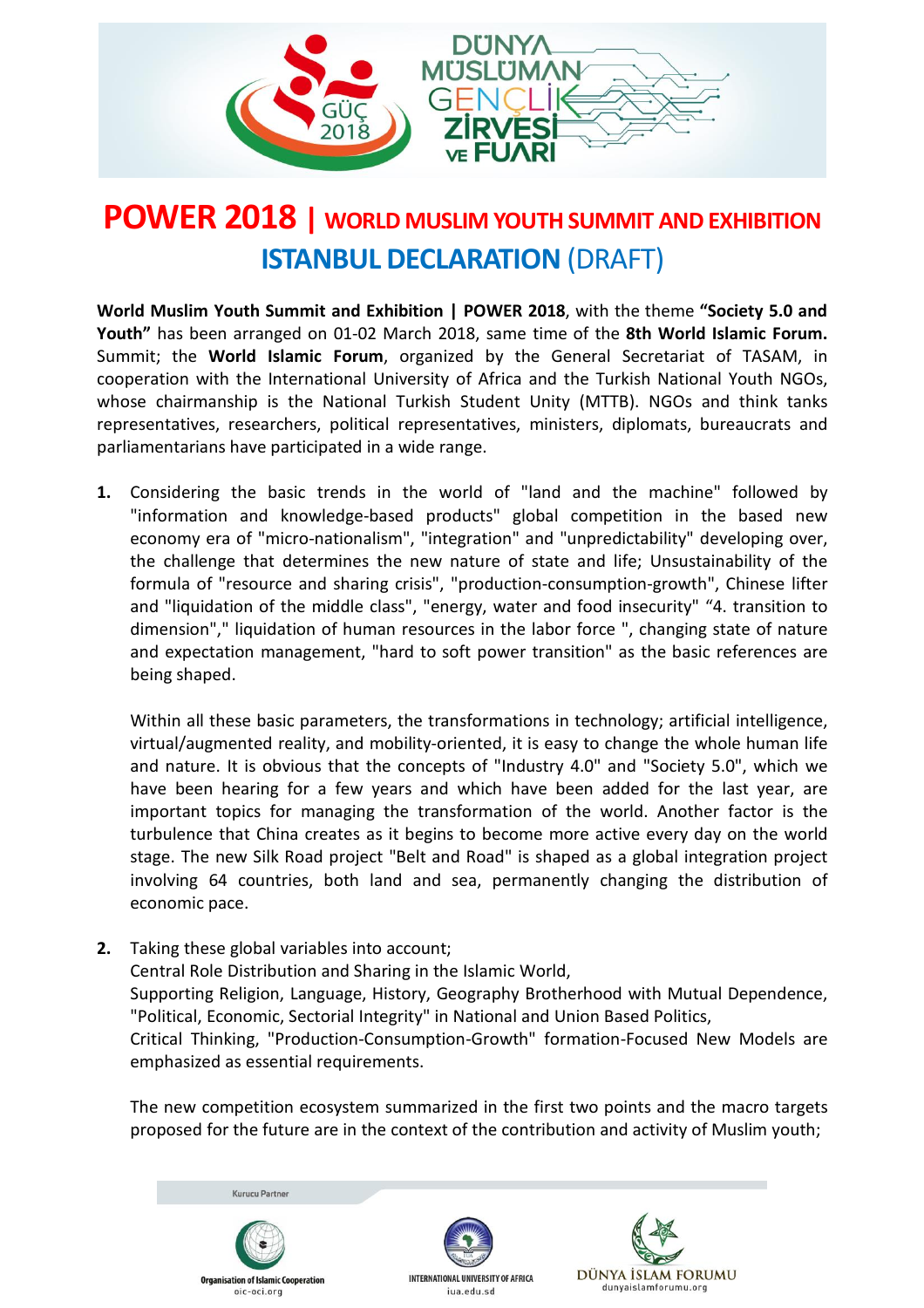

- **3.** Considering the ratio of the young population within the Muslim population in the world, it is predicted that the projections made for the year 2050 will increase the present Muslim population by 73%. In addition, the proportion of Muslims in European countries is expected to increase from 3% to 20%. It has been determined that demographic power can have significant implications for shaping the future of the world.
- **4.** Today, 80% of the world's wealth is in the hands of 1% of the world population. Future projections show that technological developments will open the economic gap between countries even more. It is true that the incomes of the developing countries have increased, but the rate of economic growth of the countries which have become "information society" has increased so much that it is getting harder to reach them every day.
- **5.** "Artificial Intelligence", "Virtual Reality" and "Mobility" transform the whole economy, the whole social life and the media. These three defining concepts; we will take a step into a new world when we use technology as "new normal" to change the nature of life, not as new products. It is seen that the states which cannot adapt to the changing nature of the state and the social structure and who cannot properly control the expectations management are also dragged into chaos and instability. In the changing state nature; "Micro-nationalism", "crisis management" and "unpredictability" are the most influential concepts and show the need for an urgent macro formula.
- **6.** Technology; economic activity and industrial sector have been changed and reshaped. But the main purpose is; not to push people to one side, but to place technology at the center. New problems and new needs have emerged in front of mankind and technology-centric solutions have to be offered to all global / local problems. At this point, technological products will have the chance to be not only consumers but also producers.
- **7.** Government incentives and R & D incentives are being increased day by day. Both public and private sector institutions allocate more budgets for R & D. It is utmost importance to save these resources in the framework of "efficiency", "strategic targets" and "social demands".
- **8.** The prospect of "the Education of the Future" is increasing. There is not much chance of getting a profession by means from father to son. Sustaining a business in the same way is not about protecting quality but about dropping it. While some jobs are dying, new jobs are developing. It is difficult to predict which professions will be important in the future. This situation requires frequent updating of policies for young people's employment.